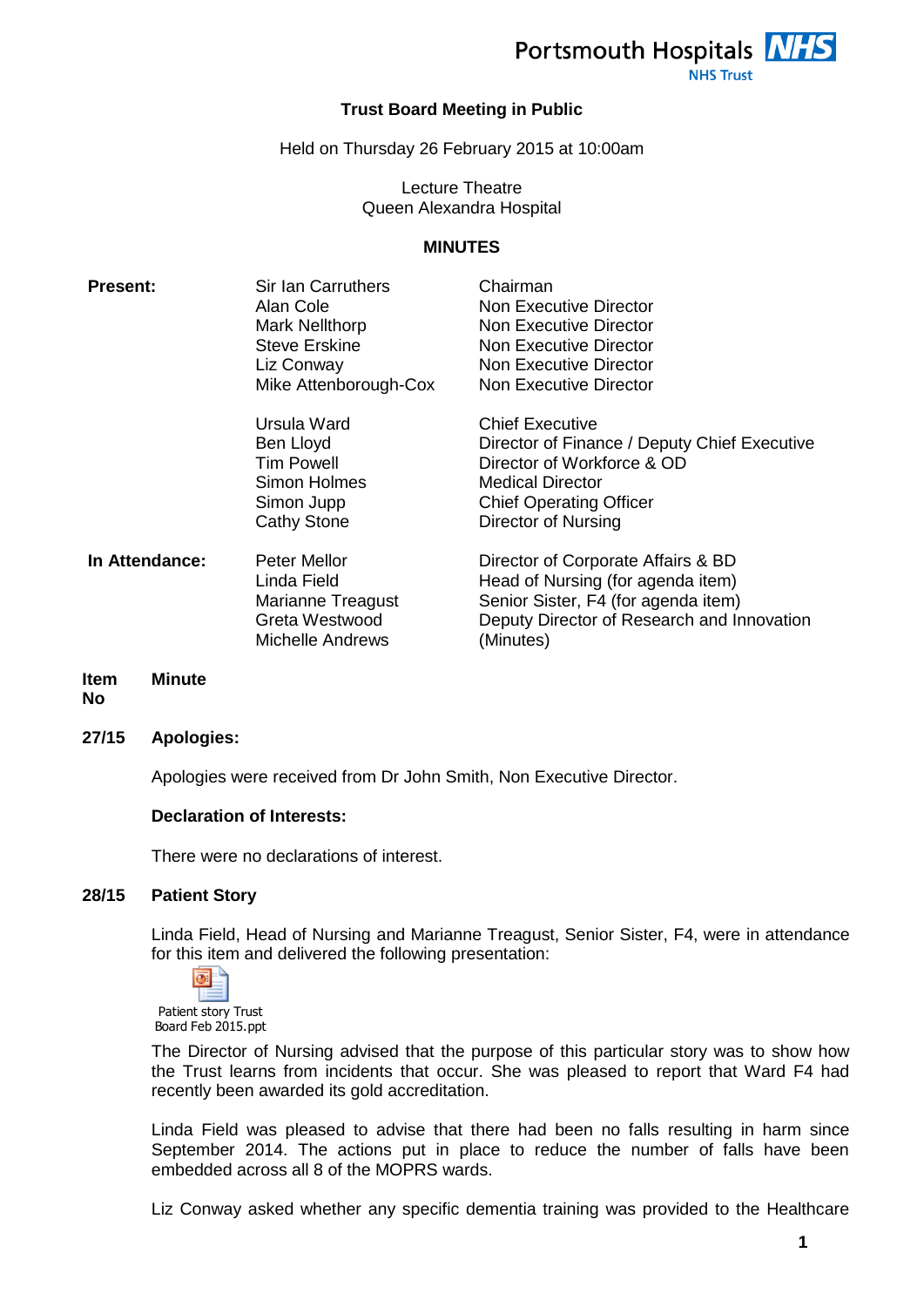Support Workers working in those wards. Marianne Treagust advised that there was no specific dementia training, however, all staff receive basic dementia training and there is also additional support for those working in those wards with patients with dementia. She felt that there was a need to increase the volume of face to face training for ward staff.

Alan Cole congratulated the team for the reduction in falls resulting in harm. He asked whether there was any resistance from the Trust when trying to roll out these projects. Linda Field advised that there was no issue with authority or money when trying to acquire additional equipment, there was however, an issue with the availability of hi/lo beds at certain times of demand.

A discussion ensued about the issue of portable equipment with lockable wheels. Mark Nellthorp asked whether it was possible to source equipment where wheels automatically lock, which then require action in order to unlock the wheels and move the equipment. The Director of Nursing felt that this was a good idea and would discuss with the National Patient Safety Agency (NPSA).

## **Action: Director of Nursing**

#### **29/15 Minutes of the Last Meeting – 29 January 2015**

The minutes of the last meeting were approved as a true and accurate record subject to the following changes:

**Page 3** – refers to the 'Acting' Director of Nursing as opposed to Director of Nursing

**Page 4** – Liz Conway was not concerned about the Trust using a healthcare provider, but was actually asking about the volume of work being sent to the private provider.

## **30/15 Matters Arising/Summary of Agreed Actions**

All actions on the grid had been completed.

#### **31/15 Notification of Any Other Business**

There were no items of any other business.

#### **32/15 Chairman's Opening Remarks**

The Chairman welcomed Mike Attenborough-Cox to the meeting who had recently joined the Trust as a Non Executive Director. Mike Attenborough-Cox is a qualified accountant with extensive experience working in the public sector. He would bring a wealth of experience and knowledge to the Board.

Dr John Smith has also been appointed as a Non Executive Director and would be in attendance from the next meeting.

The Chairman reflected on the position of the Trust during the last month. Demand for unscheduled care continued with pressure on flow throughout the organisation. Whilst huge efforts were being made to improve the situation, the actions implemented were not having the expected progress. He thanked the staff for their continued efforts in providing safe and effective care whilst working under extreme pressure. The majority of hospitals were previously working at an occupancy rate of 94%, however this year it is 97% which is an indication of the increase in the acuity of patients.

The CQC inspection had taken place during week commencing 9 February. The Chairman thanked the members of the public who had come along and contributed to the listening event. He also recognised the extra work which the inspection had put upon staff, and thanked them for their contribution. The CQC had been very impressed by the welcoming reception and warmth of the staff and the organisation of the whole process in the lead up to the inspection. There would be a number of unannounced inspections taking place over the next few weeks. A draft report would be received during the next 8 weeks, however, the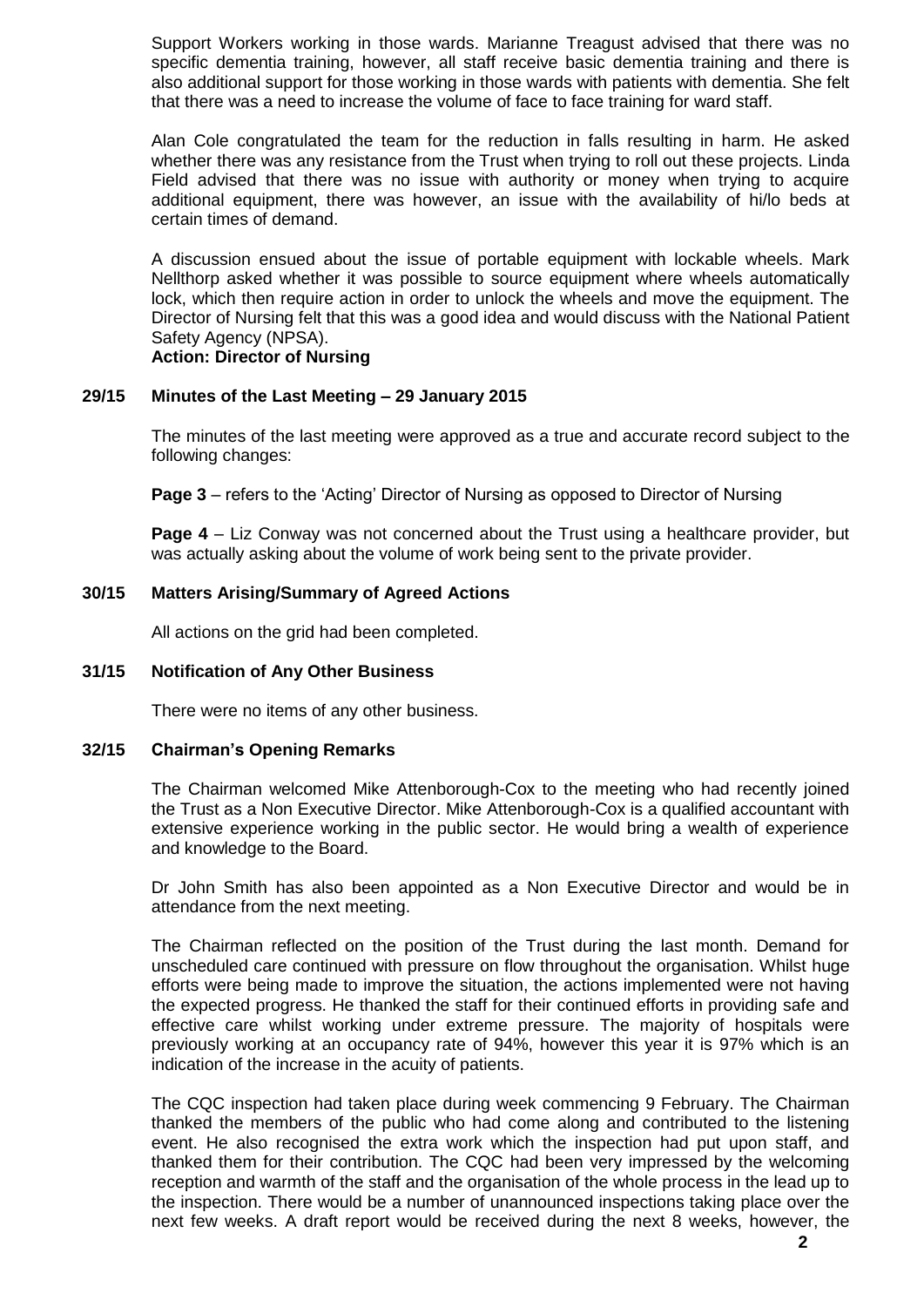initial feedback received had highlighted:

- Many good things happening within the Trust
- Unscheduled care was a major issue and needed addressing urgently
- Some recommendations about end of life care

He drew attention to some recent national publications:

- Department of Health Culture Change in the NHS
- Report on the 'Freedom to Speak Up' review

# **33/15 Chief Executive's Report**

This report was noted by the Board. The Chief Executive drew attention to particular areas of her report:

- 'Freedom to Speak Up' review –a communication has been sent to all Trust staff about the freedom to speak up and the Trusts open and transparent culture.
- CQC Inspection
	- $\circ$  The CQC had been very impressed with the interest from both the staff and the public at the listening events.
	- $\circ$  One of the key successes internally, was the engagement of the staff in the inspection process, through the Executive Roadshows.
- She had recently met with the HealthWatch Portsmouth Board to discuss the challenges being faced by the Trust. She was pleased to report that HealthWatch reaffirmed their support of the Trust.
- A Wessex event being launched in April around Acute Kidney Injury
- Team Brief the presentation slides had been included. These were now in a slightly different format to align to the 5 domains of the CQC assessment.

# **34/15 Integrated Performance Report**

# **Quality**

The Director of Nursing drew attention to those areas of exception:

- Pressure ulcers the year to date position is 24 patients with avoidable pressure ulcers (not 27 as stated in the report). All reported pressure ulcers are assessed and validated within 48 hours of identification. 2 of the identified cases had been assessed and deemed not pressure damage. She would ensure that data was always validated before being presented to the Board. She advised that there had been 234 patients admitted to the hospital during January with reported existing pressure damage.
- Falls There were 5 reported patient fall incidents in January. The year to date position is 35 patient harm events, as a result of a fall, against a trajectory of 27. NHS England has visited the Trust recently to look at the FallSafe bundle, and they were satisfied with the actions the Trust was taking to reduce falls.
- There is a 'perfect care' week planned for April with the intention of having zero falls and zero pressure ulcers.
- Patient moves There has been a deterioration seen in the number of patient moves which have occurred overnight. This is not acceptable and renewed focus has been given to identifying and moving patients earlier in the day.
- Overseas recruitment The Nursing & Midwifery Council (NMC) and Trust Development Authority (TDA) have raised concern that some Trusts are using overseas nurses as registered nurses, despite them not being registered with the NMC in the UK. She confirmed that this did not apply to this Trust, and that only those registered with the NMC were reported in our registered nurses numbers.
- Healthcare acquired infections There had been 3 cases of MRSA during January. 1 was deemed unavoidable but still attributable to the Trust. The other 2 cases were awaiting a Post Infection Review Panel. There were 3 cases of hospital acquired C.Difficile during January against a trajectory of 3. The year to date position is 35 patients against an annual trajectory of 31.
- Mortality Whilst HSMR is below the national average, the SHMI rate continues to be above the national average, but still within the 'expected' range. This has been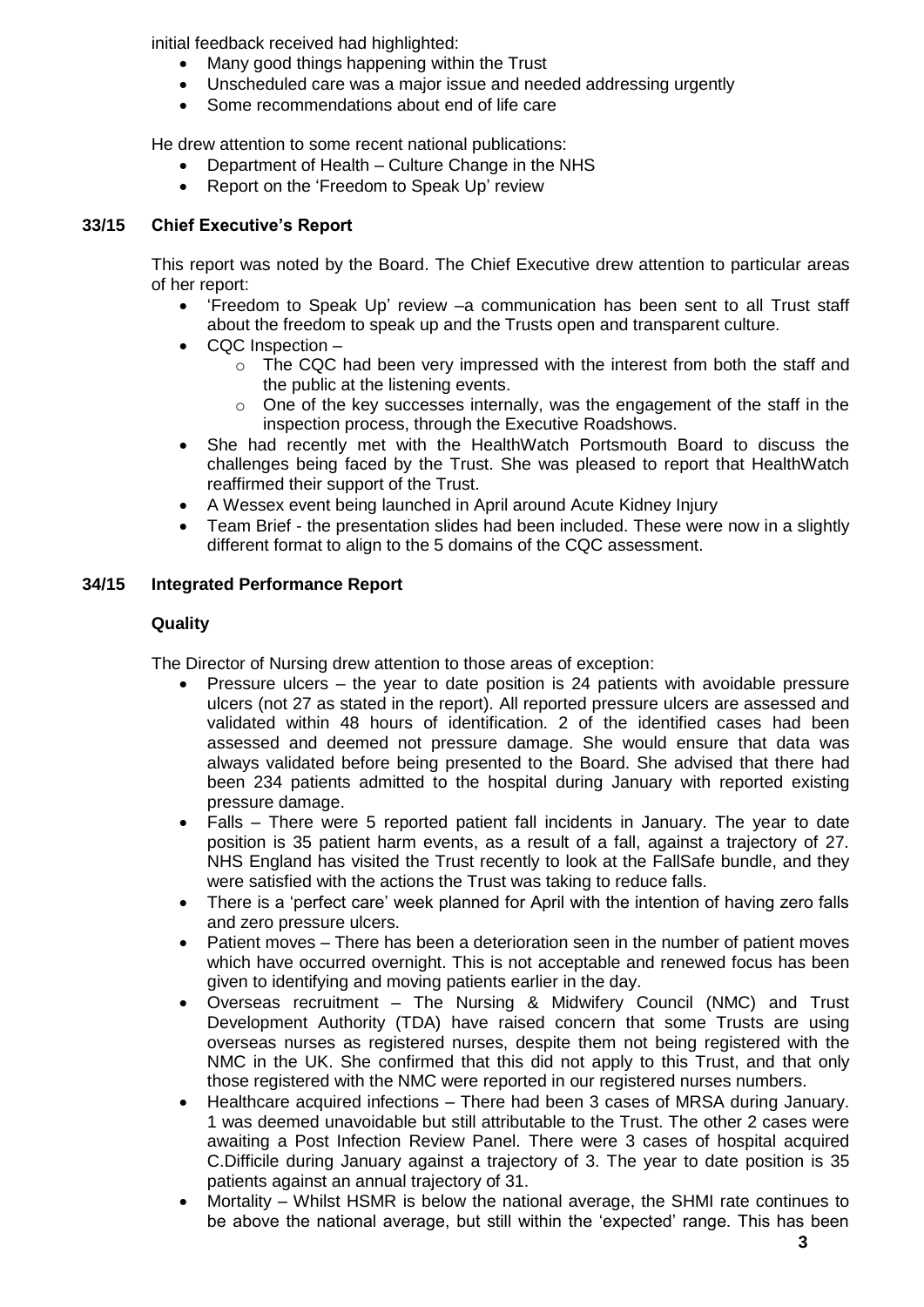considered in detail at the Clinical Effectiveness Steering Group and it seems to be that there is a higher mortality rate for those who come via the non elective pathway. This is reflective of the unscheduled care demand, due to the high acuity of patients and high incidents of respiratory disease.

Steve Erskine was concerned at the number of patients being moved overnight. The Director of Nursing agreed and regretted that an improvement had not been seen. During the last 2 weeks a number of actions had been put in place, including identifying patients who could be moved much earlier in the day. All staff groups were being involved in the decision making around whether a patient could be moved. She reminded that it was crucial that the bed base was correct, and as a consequence an additional medical ward was being opened.

Liz Conway asked whether there was a plan to get those overseas nurses who were not yet registered, registered with the NMC. The Director of Nursing advised that at the point of induction at the Trust, the process began. She reminded that whilst they might not be registered with the NMC, they do still have a valid recognised registration. Overseas nurses from outside the EU undertake further assessments to ensure their ability to do the job.

## **Operations**

The Chief Operating Officer drew attention to particular areas of the report:

- Performance against the ED 4 hour standard was 78.7% against the 95% standard. There were a number of contributing factors:
	- o Continued high levels of attendances. In January there were 420 more attendances than in December and year to date there had been 1,429 more than the same period last year.
	- o A continued high number of acutely unwell patients presenting.
	- o A high number of medically fit patients occupying acute beds, significant actions to reduce this are being taken across the whole health economy. The average number for January was 111 patients per day.
	- $\circ$  A continual mis-match between admissions and discharges leading to greater focus being placed on minimising this difference on a daily basis.
- RTT all 3 standards were achieved at Trust aggregate level, with planned specialty fails of the standards. A recovery plan with a number of actions had been implemented.
- Cancer standards were achieved for quarter 3. All standards except 1 were achieved for January. Once the data validation of breaches is complete, the performance against that standard is expected to turn green.

Steve Erskine noted the big increase in the number of patients going through the Urgent Care Centre and Ambulatory Care Services, but also that it was not having an impact on the performance figures. He therefore asked whether this was the right thing to do. The Chief Operating Officer felt that it was absolutely the right thing to do, and that more of it needed to be done. The issue was the flow throughout the organisation and creating discharges; this was now receiving even more focus.

Alan Cole noted the increase in length of stay and asked whether this was being analysed to understand the impact on bed occupancy. The Director of Finance advised that there was a renewed focus on discharges which would help unblock a number of the medical outliers and which would therefore reduce the average length of stay. The Chief Operating Officer reminded that 85% of the bed base was used on unscheduled care, and this figure was due to increase further, with an additional 2 wards being opened.

Mark Nellthorp asked whether there were any actions in place to increase the number of discharges going through the discharge lounge. The Chief Operating Officer believed that 50% of discharges from the Trust should go via the lounge. He also reminded that some patients go straight home from the ward, and that some wards have their own discharge lounges.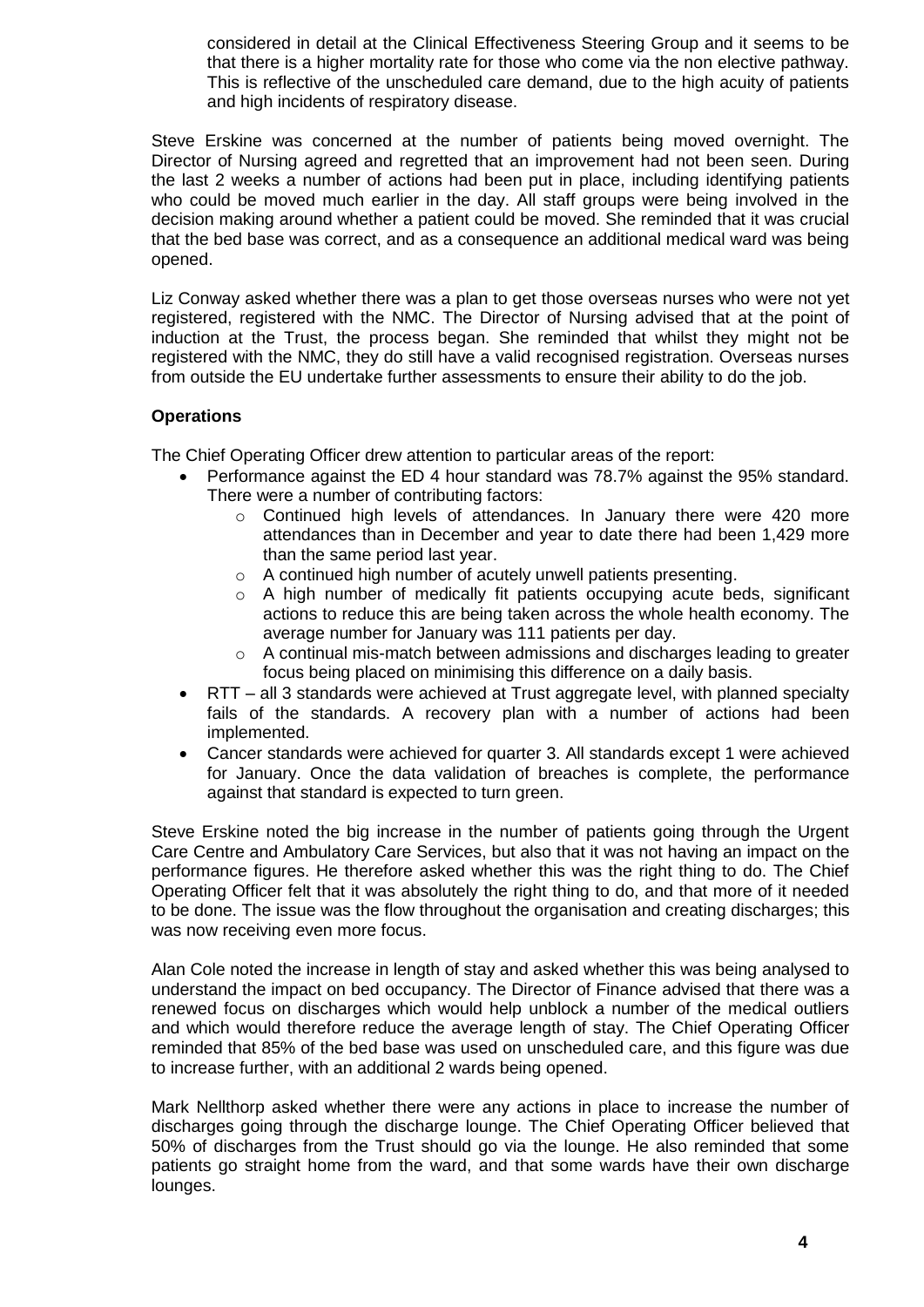Steve Erskine noted that the plan to reduce the number of patients waiting more than 35 weeks to zero had slipped. The Chief Operating Officer advised that the plan is to have zero patients by the year end.

Simon Holmes advised that the national Stroke audit had now changed and included a much larger range of metrics. A review was undertaken and an action plan developed. He reminded that the audit data is 3 months in arrears, which means that it will take at least 3 months for any improvements to be seen.

## **Finance**

The Director of Finance reminded that the financial report had been scrutinised in detail at the Finance Committee earlier this week.

He reminded that the safety of patients was the top priority of the Trust. The unscheduled care issues and additional associated costs were having a detrimental effect on the Trust's financial position.

He highlighted some key areas from the report:

- The financial position of the Trust remains challenging with a £0.8m deterioration against plan in January to give a cumulative year to date adverse variance against plan of £6.7m.
- CSC's are forecasting a year end variance to plan of £5.5m, which is a £3.8m deterioration from the previous forecast, including:
	- o Cost improvement delivery, of £13.7m which is £3.8m adverse of plan.
	- o PbR income under-performance of £0.5m
	- o Expenditure on escalation beds and nurse specialing of £0.4m
	- o Other over-spends against budget of £0.8m.
- The financial forecast as currently stands is extremely difficult to achieve. In addition, the estate has been re-valued and has increased by £30m, resulting in an increased dividend payment due of £0.4m.
- Incorporating the Recovery Plan actions, net risks and opportunities total £2.4m and, when combined with CSC forecasts, results in a £1.9m year-end deficit; against a planned surplus of £1.2m.
- The Trust was due to receive an allocation of funds to support winter pressures with the aim of sustaining and improving operational performance. The total allocation of funds was £3.8m and expenditure commitments against this were currently forecast at £4.2m. There is a risk around securing this money in full as all key targets had not yet been met.

The Chairman was concerned that despite the agreement of a breakeven position with clearly identified recovery actions at the last meeting, the position had deteriorated further. A discussion followed and the Director of Finance detailed the main reasons behind the worsened position.

## **Workforce**

The Director of Workforce drew attention to particular areas from the report:

- Total Workforce Capacity had increased by 87 FTE in month.
- Temporary Workforce increased by 47 FTE in January
- Staffing levels (as per NQB Safe Staffing Levels) are reported as 99.1% against planned requirements for January.
- In-month sickness absence rate increased by 0.5% to 4.2% in December, and 12 month rolling average increased to 3.5%.
- Appraisal Compliance increased by 1.1% to 85.6% in January and is above target.
- National Staff Survey results published and would be presented to the Trust Board at its next meeting. There was a significant improvement in many areas.
- There were 0 cases of whistleblowing in January, however, there has been 1 reported case in February. The Whistleblowing policy is being reviewed in line with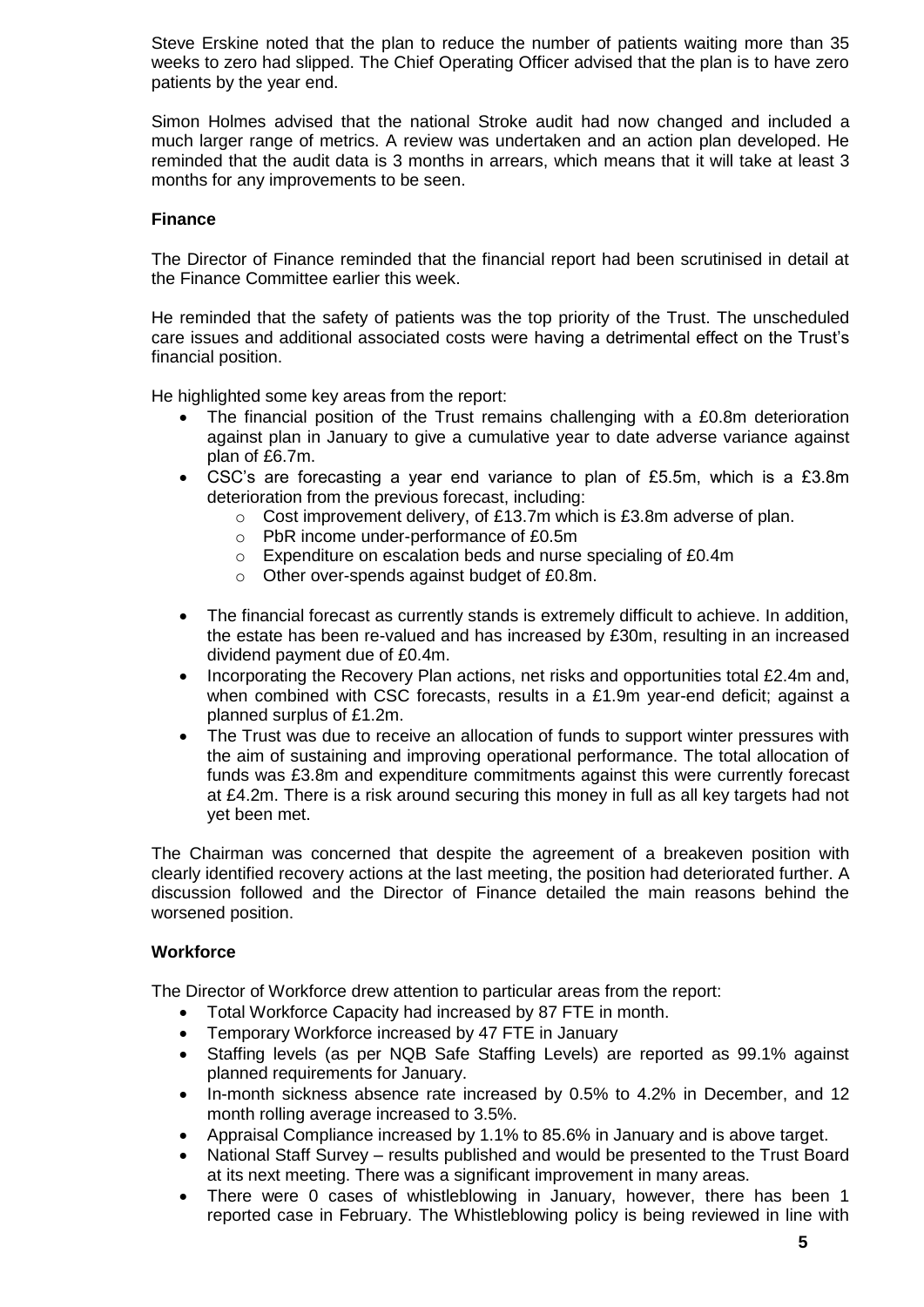the recent publication of the Francis Report.

Liz Conway asked whether the Executive Team was confident that there were the right people in place at senior and middle management in order to deliver the Trust's Strategic Objectives. The Director of Workforce felt that there were the right people in place, however, he was not confident that the accountability/performance framework was effective in all CSC's but that this was being addressed.

## **35/15 Self Certification**

The Director of Corporate Affairs and Business Development presented the Self Certification to the Board, seeking approval for the Chairman and Chief Executive to sign it off prior to submission to the Trust Development Agency at the end of the month.

He pointed out the additional risks within Board statement 10 around the delivery of the RTT and Cancer performance targets.

The Self Certification was approved by the Board for submission to the TDA.

# **36/15 Quarterly Innovation Report**

Greta Westwood, Deputy Director of Research and Innovation was in attendance for this item.

The Chief Executive highlighted the success and importance of both Research & Development and Innovation within the Trust, and sought the Board's support in integrating all elements of research and innovation.

Greta Westwood presented the paper, outlining the research activity undertaken. The report on activity would be presented to the Board on a quarterly basis.

Steve Erskine asked why the research recruitment numbers were below the target. Greta Westwood explained that they had looked at this in detail, comparing the Trust to other Trust's and it was clear that they had better numbers in research recruitment because they were the host for a number of 'single site' studies, which means they are the only site hosting those particular studies. She assured that the quality of research undertaken here is of high quality, but the Trust was pushing towards becoming a driver of studies as opposed to just participators.

## **37/15 Assurance Framework**

The Director of Nursing drew attention to the risks within the Board Assurance Framework and asked that the Board assure itself that these were the correct risks currently facing the organisation.

Steve Erskine noted the decrease in score for the risk around RTT, despite the discussions had earlier today. Liz Conway reminded that the Assurance Framework is one month behind, and this would be discussed in detail at the next Risk Assurance Committee.

## **38/15 Charitable Funds Update**

The Board noted this report.

The Director of Corporate Affairs advised the Board that the official launch of the Trust's Charity would be taking place on 23 March.

## **39/15 Non Executive Directors' Report**

Steve Erskine advised that he had recently undertaken a visit to the stroke wards and was very impressed by the high level of care given to patients.